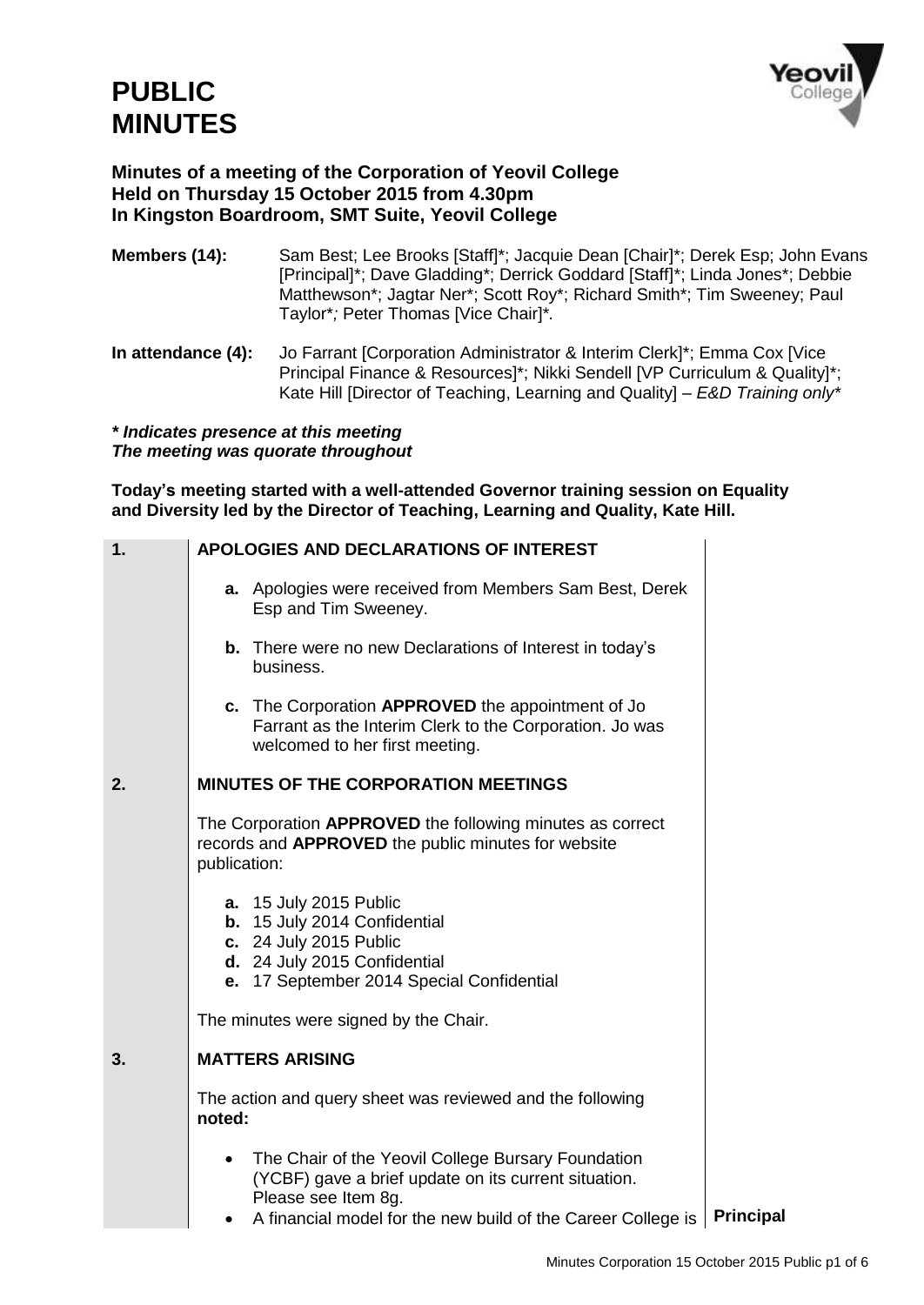|              | being compiled and a business case will be available for<br>the Corporation meeting in December<br>A presentation from the Head of Marketing will be dropped<br>$\bullet$<br>as an action. The Corporation is content that the College's<br>material on Area Reviews covers this item in sufficient<br>detail<br>• Community/awareness meetings have been actioned. A<br>Breakfast Briefing has been set for 03 November<br>Due to time constraints, an additional strategy half-day will<br>$\bullet$<br>not be scheduled. The next full strategy will take place on<br>28 January 2016<br>The Principal requested a template from the Clerk in<br>$\bullet$<br>respect of converting the FE Commissioner's March 2015<br>letter into a RAG rated table. | <b>Principal &amp;</b><br><b>Interim Clerk</b> |
|--------------|-----------------------------------------------------------------------------------------------------------------------------------------------------------------------------------------------------------------------------------------------------------------------------------------------------------------------------------------------------------------------------------------------------------------------------------------------------------------------------------------------------------------------------------------------------------------------------------------------------------------------------------------------------------------------------------------------------------------------------------------------------------|------------------------------------------------|
| $\mathbf{4}$ | <b>LEARNER NUMBERS AND OUTCOMES REPORT</b>                                                                                                                                                                                                                                                                                                                                                                                                                                                                                                                                                                                                                                                                                                                |                                                |
|              | The Corporation noted and discussed in detail the Learner<br>Outcomes Report. A similar report had been reviewed by the<br>informal Finance Group on 17 September.                                                                                                                                                                                                                                                                                                                                                                                                                                                                                                                                                                                        |                                                |
|              | The VP C&Q is keeping a month-by-month action plan which will<br>track value-added and numbers on every course. A feedback<br>report will be brought to future Corporation meetings as a<br>standing agenda item.                                                                                                                                                                                                                                                                                                                                                                                                                                                                                                                                         | <b>VP C&amp;Q</b>                              |
|              | Confidential minutes were recorded separately.                                                                                                                                                                                                                                                                                                                                                                                                                                                                                                                                                                                                                                                                                                            |                                                |
| 5.           | <b>FINANCIAL REPORT</b><br><b>Including Recovery Plan</b>                                                                                                                                                                                                                                                                                                                                                                                                                                                                                                                                                                                                                                                                                                 |                                                |
|              | The Corporation discussed in detail and noted the financial report<br>which covered:                                                                                                                                                                                                                                                                                                                                                                                                                                                                                                                                                                                                                                                                      |                                                |
|              | the latest financial position<br>٠<br>KPI's<br>٠<br>Operating Statement including the actions from the<br>$\blacksquare$<br>Recovery Plan which would include updated comments<br>each month                                                                                                                                                                                                                                                                                                                                                                                                                                                                                                                                                              |                                                |
|              | Ahead of the final financial statements sign off in December, an<br>informal working party of Governors would meet with the Vice<br>Principal Finance and Resources for ongoing consideration of<br>financial matters.                                                                                                                                                                                                                                                                                                                                                                                                                                                                                                                                    |                                                |
|              | Confidential minutes were recorded separately.                                                                                                                                                                                                                                                                                                                                                                                                                                                                                                                                                                                                                                                                                                            |                                                |
| 6.           | <b>PRINCIPAL'S REPORT</b>                                                                                                                                                                                                                                                                                                                                                                                                                                                                                                                                                                                                                                                                                                                                 |                                                |
|              | The Corporation noted the Principal's comprehensive report. On<br>this occasion there was particular emphasis upon:                                                                                                                                                                                                                                                                                                                                                                                                                                                                                                                                                                                                                                       |                                                |
|              | <b>a.</b> the successful move of Higher Education from the UCY to<br>the main site. This has received positive feedback<br><b>b.</b> the staff views' survey that will go live in at the beginning<br>of November                                                                                                                                                                                                                                                                                                                                                                                                                                                                                                                                         |                                                |
|              | c. the Career College which is now operating in the Ashdown<br>Building. A business plan for the associated new build<br>and management team will be brought to Corporation in                                                                                                                                                                                                                                                                                                                                                                                                                                                                                                                                                                            | <b>Principal</b>                               |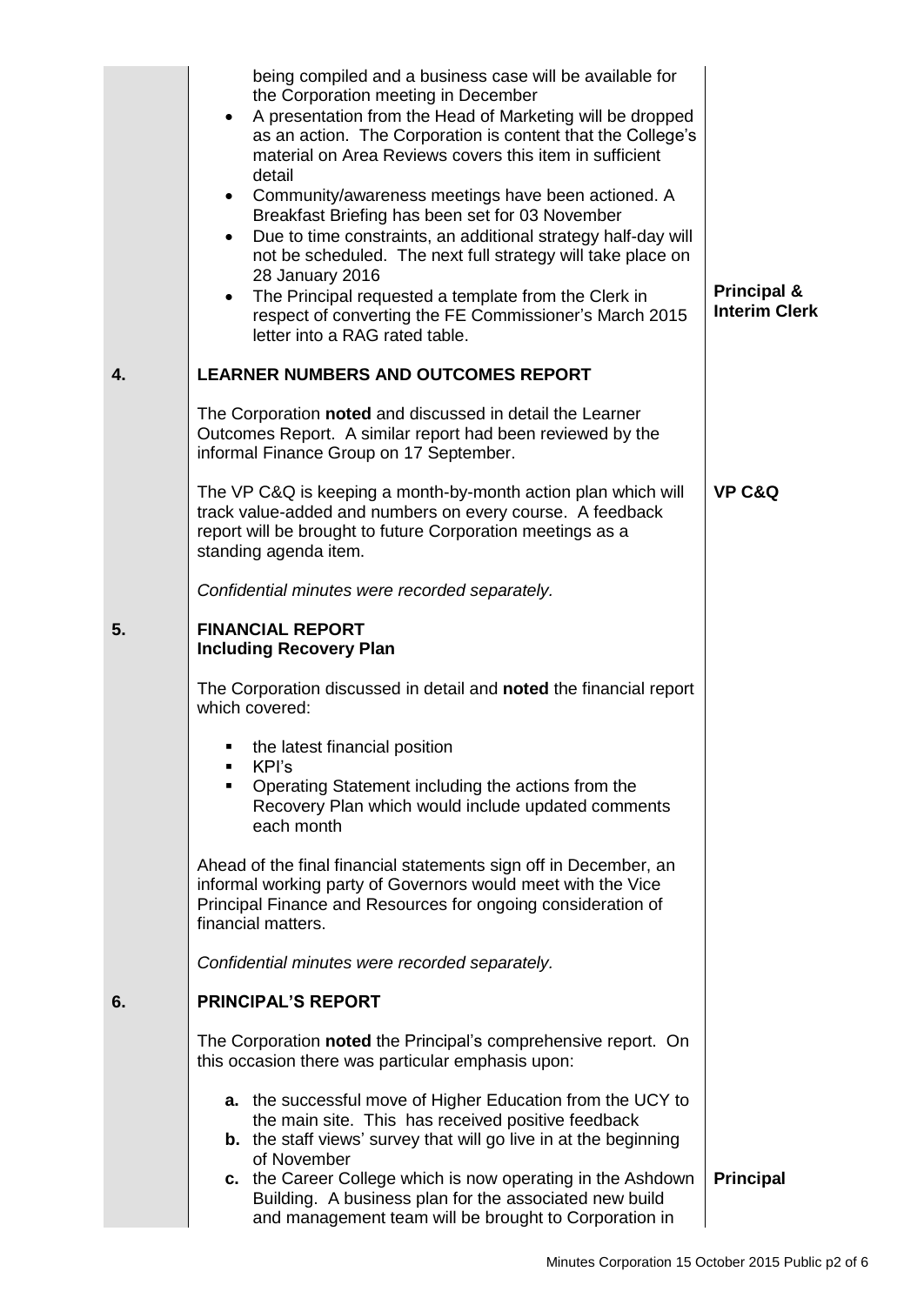- **d.** the LEP HPTA Growth Deal Bid and the formal request made to the LEP to reduce the College's match from 50% to 20%. Further negotiations for financial support and sponsorship are ongoing
- **e.** the CMT awaydays that Governors have been invited to attend on Thursday 19 Nov (pm) and Friday 20 Nov (am)
- **f.** the final project figures for the Construction Skills Centre build (in accordance with our Financial Regulations and Regularity Audit, a report must be made to the Corporation concerning capital projects on any expenditure in excess of £100k).

#### **7. AREA REVIEW UPDATE**

The Corporation **noted** the update report on Area Reviews which are likely to involve Yeovil College towards the later part of next year.

The Corporation discussed the options as detailed in the paper and referred to the points raised at the informal meeting held on 17 September.

The Corporation was content with the Principal continuing to have confidential informal discussions with other FE institutions for exploration purposes only.

#### **8. LEGAL, POLICY AND REGULATORY MATTERS**

**a. Subcontracting and Supplier Fees & Charges Policy** The Corporation **APPROVED** the Subcontracting and Supplier Fees & Charges Policy. Members asked if

 it were a legal requirement for subcontracting information to be placed on the website (due to its sensitive nature and potential use by other competitors).

#### **Post meeting note: An SFA Update statement confirms:**

# *Funding Rules: Subcontractor Funding, Supply Chain Fees and Charges*

*Action*

*All colleges and other training organisations that subcontract must publish the actual funding paid and retained for each of their subcontractors in the funding years 2013 to 2014 and 2014 to 2015.*

*We expect you to publish this to your website by 23 November. You must include the relevant weblink on the 2015 to 2016 subcontractor declaration form, which you will receive shortly.* 

*You will also need to publish your current supply chain fees and charges policy*.

## **b. Health & Safety Policy**

The Corporation **APPROVED** the Health & Safety Policy.

## **c. Treasury Management Report**

 The Corporation **noted** the Treasury Management Report. The question was asked whether this report needs to be

**Audit Committee Chair**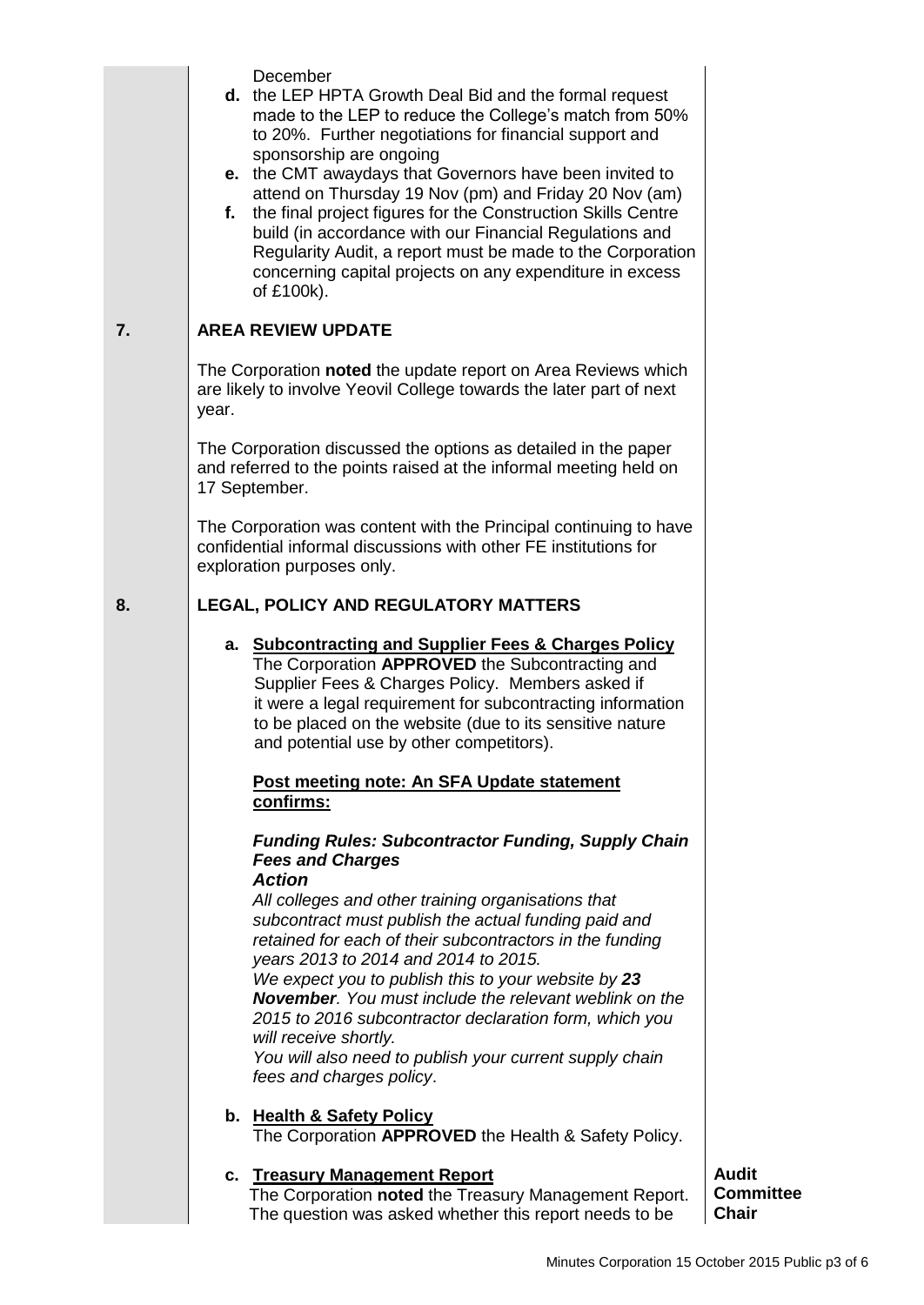brought to Corporation on an annual basis as it has remained unchanged for quite sometime now.

#### **d. YCBF Chair**

The Corporation **APPROVED** the reappointment of Scott Roy as the Chair of the YCBF from 01 October 2015 up until 20 December 2016 (which matches the end date of his current term of office as an independent Governor).

#### **e. Lead Safeguarding Governor**

The Corporation **APPROVED** the appointment of Sam Best as the Lead Safeguarding Governor.

## **f. Lead Equality and Diversity Governor**

The Corporation **APPROVED** the appointment of Debbie Matthewson as the Lead Equality and Diversity Governor.

## **g. YCBF Update**

*Confidential minutes were recorded separately.*

#### **h. Safeguarding, Equality and Diversity**

The Corporation **noted** the regular Equality and Diversity and Safeguarding reports presented by the Vice Principal Curriculum and Quality. The content of these reports would be kept within the Corporation file and be available to Governors on request.

*Richard Smith left the meeting at 7pm*

#### **RISK MANAGEMENT AND INTERNAL CONTROLS**

#### **a. Regularity Audit**

**9.**

Following the recommendation of the Audit Committee, the Corporation **APPROVED** the completed Regularity Self-Assessment Questionnaire and noted that the related evidence would be made available to the auditors. The RSAQ would be signed by the Principal and Chair.

## **b. Internal Audit Strategy and Visit Plan**

Following the recommendation of the Audit Committee, the Corporation **APPROVED** the Internal Audit Strategy including the visit plan for 2015-16. Based on the recommendation of the Audit Committee, the plan would include Prevent as part of the Safeguarding audit and Assurance Mapping would be moved to later in the year.

## **c. Teachers' Pension Audit**

The Corporation **APPROVED** the Teachers' Pension Audit Engagement Letter. This would be signed by the Chair.

## **d. Other Audit Committee Business**

The Corporation noted the other business of the Audit Committee of 30 September 2015, as recorded in detail in its distributed draft minutes. Items highlighted included:

- External Audit
- Subcontracting Audit
- Financial Regulations
- Committee Self-Assessment
- **Draft Members' Report**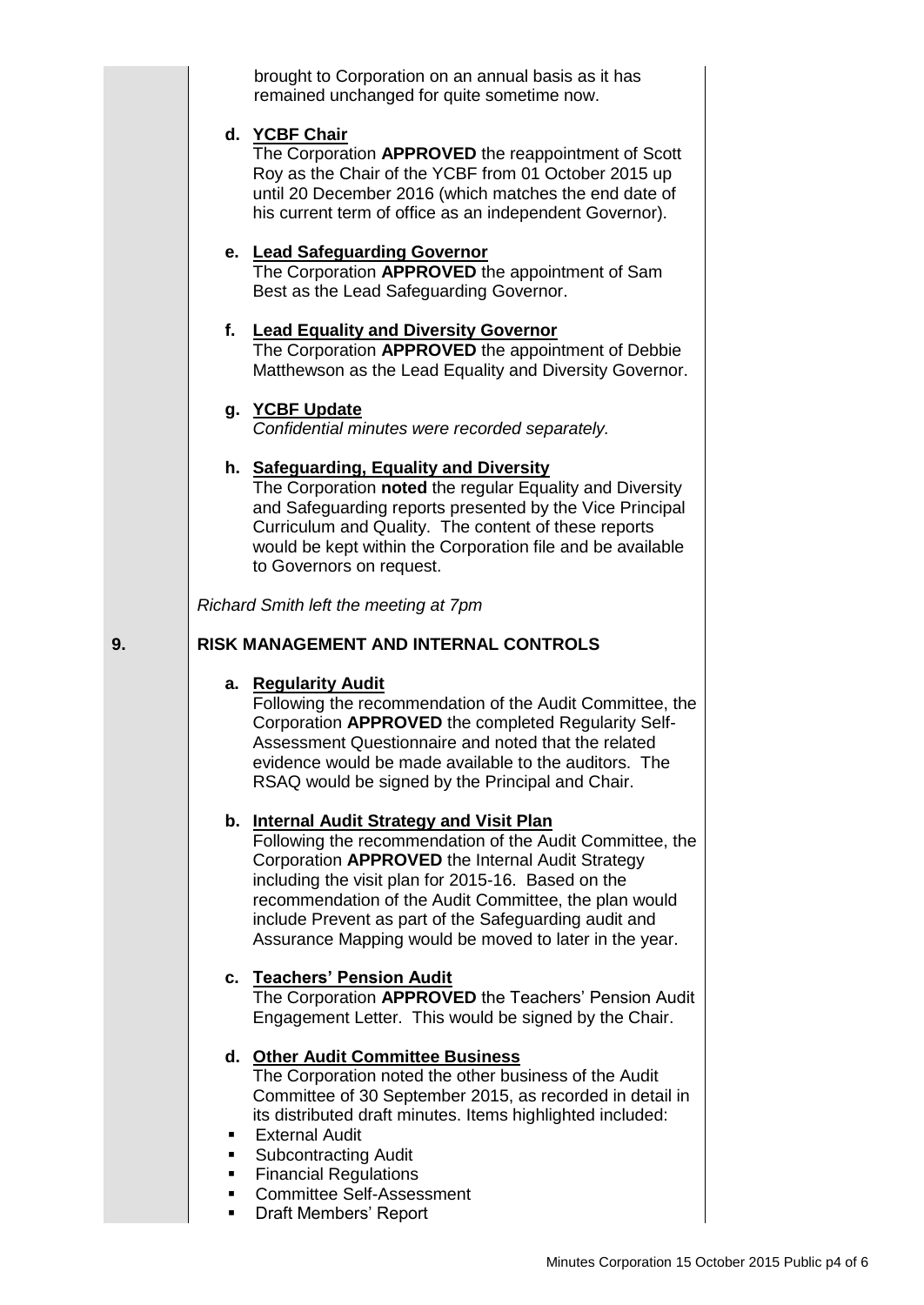|                 | <b>Risk Management Update</b><br>Audit Assurance/Tender consideration                                                                                                                                                                                                                                                                                                              |  |  |
|-----------------|------------------------------------------------------------------------------------------------------------------------------------------------------------------------------------------------------------------------------------------------------------------------------------------------------------------------------------------------------------------------------------|--|--|
|                 | e. Other Risk Management and Internal Controls<br>The Corporation AGREED that risk management and<br>internal controls had been adequately covered in today's<br>meeting.                                                                                                                                                                                                          |  |  |
| 10.             | <b>ANY OTHER BUSINESS</b>                                                                                                                                                                                                                                                                                                                                                          |  |  |
|                 | <b>Bank Mandate</b>                                                                                                                                                                                                                                                                                                                                                                |  |  |
| 11.<br>(Ag.12)  | The Corporation was asked to approve a change to the Bank<br>Mandate to allow for two different levels of "sign off" options. This<br>was queried by some Members but after clarification from the VP<br>F&R, the Corporation APPROVED the Bank Mandate. This was<br>signed by the Chair and Vice Chair of the Corporation.                                                        |  |  |
|                 | There were no other items of business.                                                                                                                                                                                                                                                                                                                                             |  |  |
|                 | The Corporation AGREED to a change to the order of business<br>as recommended by the Chair.                                                                                                                                                                                                                                                                                        |  |  |
|                 | <b>FUTURE MEETINGS</b>                                                                                                                                                                                                                                                                                                                                                             |  |  |
|                 | The Corporation noted plans for the next ordinary Corporation<br>meeting to be held at 4.30pm on Thursday 12 November 2015.<br>The Vice Chair will chair this meeting                                                                                                                                                                                                              |  |  |
|                 | The Corporation AGREED:                                                                                                                                                                                                                                                                                                                                                            |  |  |
|                 | to reschedule the Search & Governance Committee<br>Meeting from 12 November 2015 to 3pm on Thursday 10<br>December 2015.                                                                                                                                                                                                                                                           |  |  |
| 12.<br>(Ag. 11) | to reschedule the Corporation Meeting from 17 March<br>2016 to 4.30pm on Thursday 24 March 2016 (to align<br>with management accounts availability)                                                                                                                                                                                                                                |  |  |
|                 | to reschedule the Corporation Meeting from 19 May 2016<br>$\bullet$<br>to 4.30pm on Thursday 26 May 2016 (to align with<br>management accounts availability)                                                                                                                                                                                                                       |  |  |
|                 | Staff (other than the Principal and Clerk) were asked to withdraw<br>from the next item and left the meeting at 7.10pm.                                                                                                                                                                                                                                                            |  |  |
|                 | <b>LIMITED DISTRIBUTED ITEMS</b>                                                                                                                                                                                                                                                                                                                                                   |  |  |
|                 | a. Vice Principal Finance and Resources<br>The Corporation noted the Principal's 10 Month Probation<br>Review paper on the progress of the Vice Principal<br>Finance and Resources. Following the Principal's<br>recommendation, the Corporation AGREED the probation<br>period for the VP F&R had been successfully completed<br>and CONFIRMED Emma Cox permanently in this post. |  |  |
|                 | Clerk was asked to withdraw from this next item and left at<br>7.15pm.                                                                                                                                                                                                                                                                                                             |  |  |